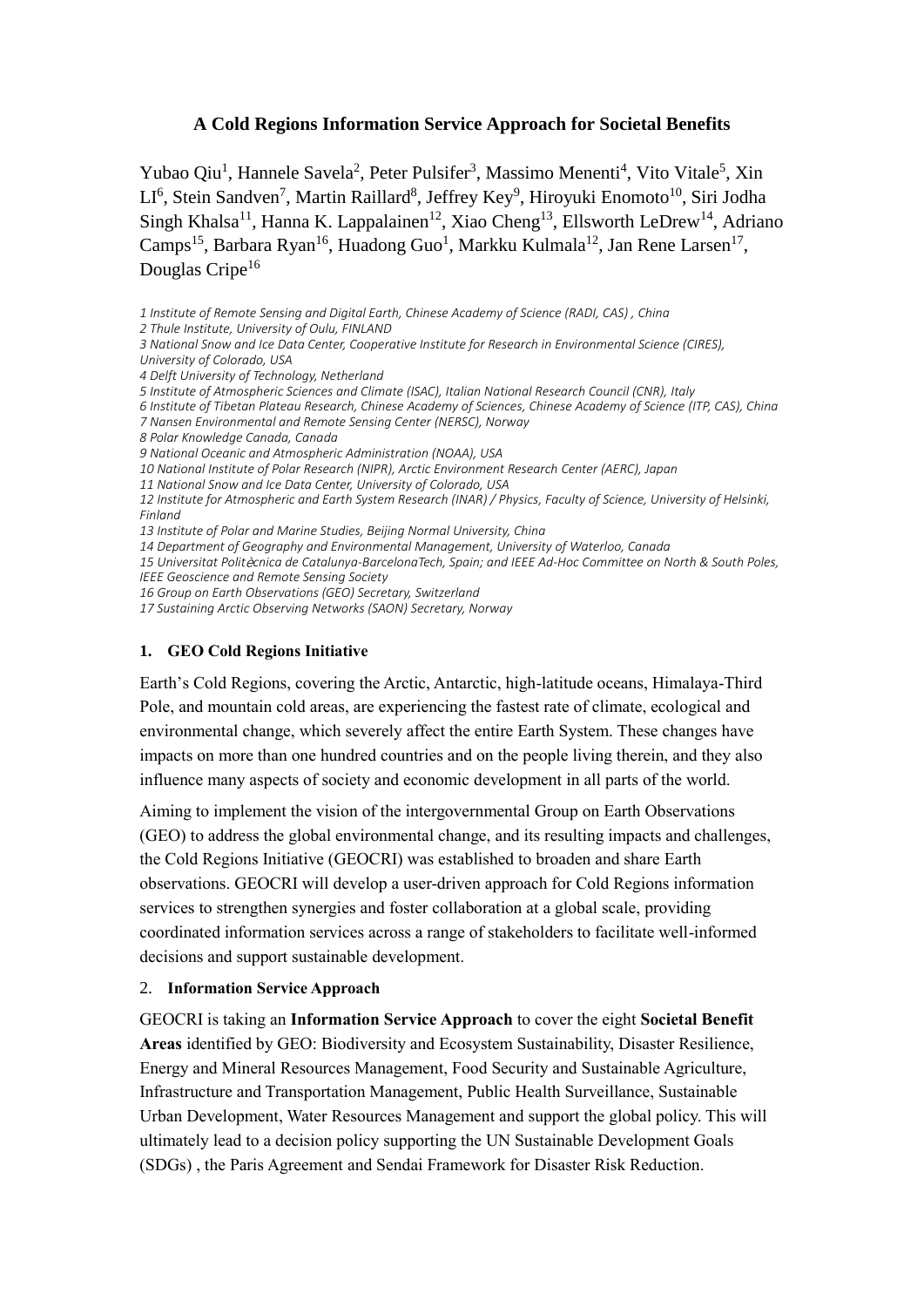A Big Earth data-product-information-SBA-Global Policies procedure, the Data Value Chain, provides a data- and knowledge-based value-added chain for an information services mechanism (Fig.1). The GEOSS system and its portal, also connected to a database federation will provide the necessary information basis. Data federation will be organized in strict cooperation with other initiatives, in particular those developed by IASC, WMO and SAON through the Arctic Data Committee (ADC), to take into account the complex and disperse panorama of in polar data repositories/organizations/portals. Also starting from information background, essential cold regions variables will be identified through the domain experts corresponding to the SBAs. Together with them a higher system of indicators will be identified/discussed to directly support the modelling system on the SBAs and global policies.



Fig.1 Data Value Chain : an Cold Regions Information Service Approach for Societal Benefits

The Data Value Chain incorporates the entire information services process. It integrates the data providers and data users, transforming data driven information and knowledge in algorithm, including the emerging Big Earth Data, Deep Learning techniques, tools and products for decision makers. Combination of open access satellite data, in-situ observations and modelling prediction is fundamental for this chain and should/will be largely explored in order to identify all potentialities for societal benefits areas.

## **3. Implementation Developments**

The GEOCRI initiative includes infrastructure networking, a data federation system, essential variable identification, and best practices for the selected SBA priorities covering the cold regions. The **Implementation** Plan of GEOCRI is grouped into five tasks: Infrastructures, Monitoring Network and Data, In-situ and Remote Sensing Integration, User Engagement and Capacity Building, and Management and Monitoring. A co-lead group was established to envision and implement this aim.

Recent key developments and synergy activities for implementing this information approach in GEOCRI include, but are not limited to: